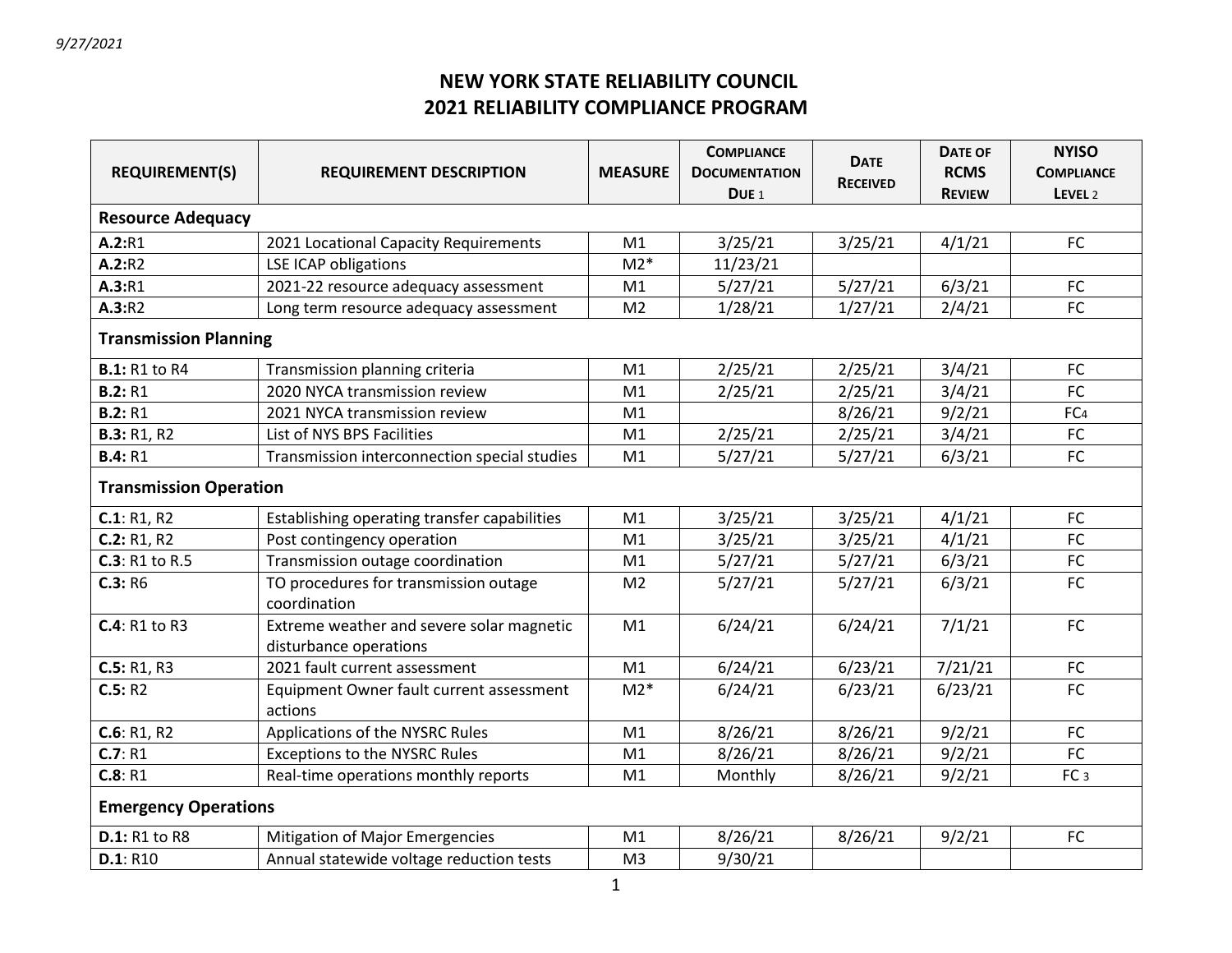| <b>Operating Reserves</b>                                               |                                                                                 |                   |          |  |  |  |
|-------------------------------------------------------------------------|---------------------------------------------------------------------------------|-------------------|----------|--|--|--|
| $E.1: R1-7$                                                             | Minimum operating reserve requirements                                          | M1                | 9/30/21  |  |  |  |
| <b>System Restoration</b>                                               |                                                                                 |                   |          |  |  |  |
| 9/30/21<br>$M3*$<br>F.1: R3<br><b>Black Start Provider requirements</b> |                                                                                 |                   |          |  |  |  |
| <b>Local Area Operation</b>                                             |                                                                                 |                   |          |  |  |  |
| G.2: R6                                                                 | 10/28/21<br>GO duel fuel capability testing of combined<br>$M5*$<br>cycle units |                   |          |  |  |  |
| <b>Modeling and Data</b>                                                |                                                                                 |                   |          |  |  |  |
| I.2: R3                                                                 | Generation outage statistics report                                             | M <sub>3</sub>    | 10/28/21 |  |  |  |
| 1.2:RA.4                                                                | SCR performance report                                                          | M4                | 10/28/21 |  |  |  |
| I.3: R2                                                                 | Annual actual and forecast load data                                            | M <sub>2</sub>    | 11/23/21 |  |  |  |
| I.4: R3                                                                 | MP transmission data reporting                                                  | 11/23/21<br>$M3*$ |          |  |  |  |

\*Applicable to Market Participants; NYISO compliance certification is required (see Appendix 1).

#### Footnotes:

 1. Compliance documentation due dates are generally scheduled seven days prior to RCMS meetings. Compliance documentation requirements are shown in Appendix 1.

#### 2. NYISO Compliance Levels

FC – Full Compliance

- NC1 Non-Compliance Level 1
- NC2 Non-Compliance Level 2
- NC3 Non-Compliance Level 3
- NC4 Non-Compliance Level 4

3. This Full Compliance finding applies to the June and July2021 operations reports. All previous 2021 monthly reports were found in Full Compliance.

 4. This ATR report was found in full compliance contingent on any comments received prior to September 10, 2021. No comments were received.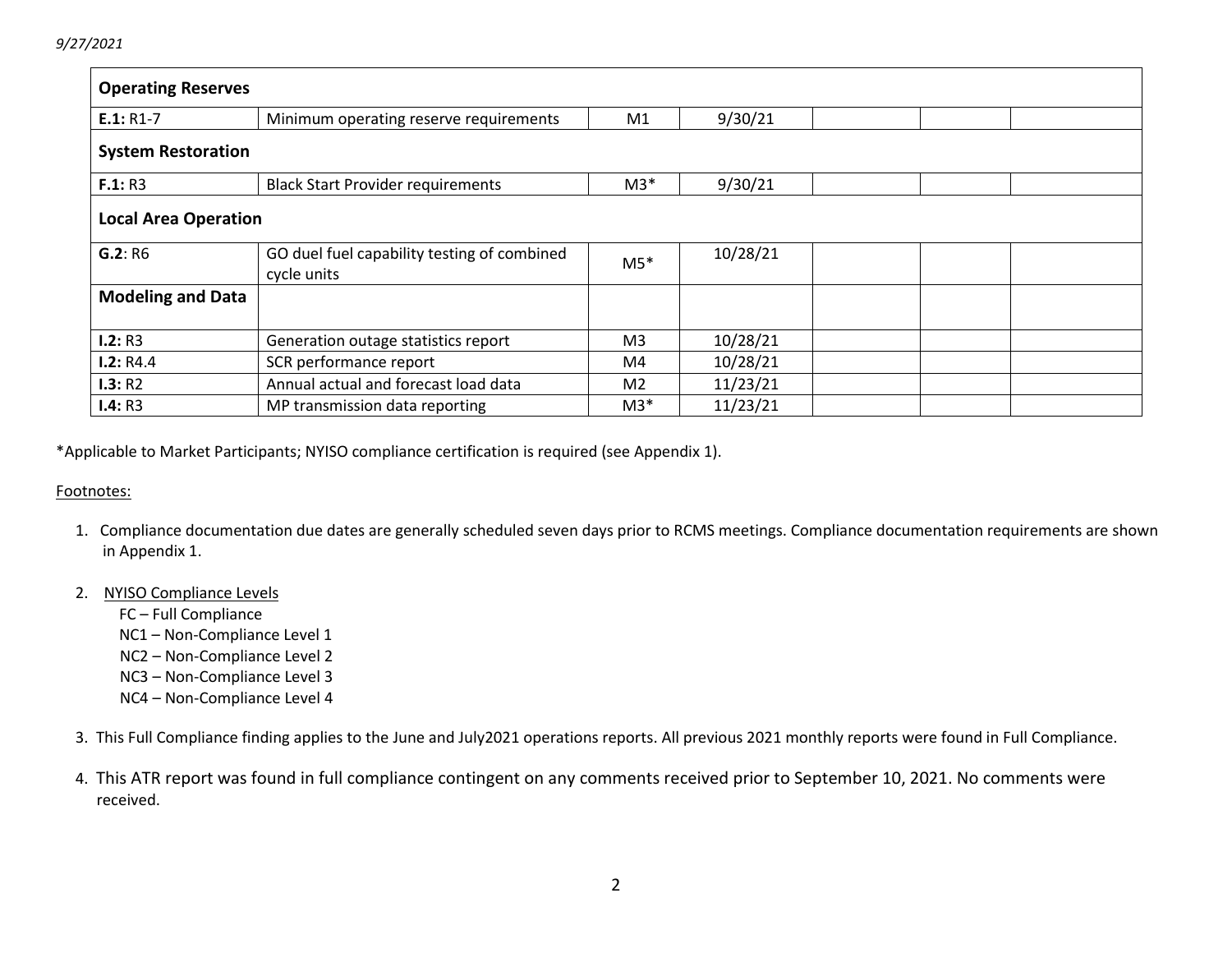### **2021 "As Required" NYISO Compliance Review Reports**

| <b>Rule Requirement</b>                                                                             | <b>Major Emergency Report Summary</b>                                                                                                                                                                                                                                                                                                           | Date NYISO<br><b>Report Was</b><br><b>Received</b> | <b>RCMS</b><br><b>Review</b><br>Date | <b>RCMS Comments</b> | <b>NYISO</b><br>Compliance<br>Level |
|-----------------------------------------------------------------------------------------------------|-------------------------------------------------------------------------------------------------------------------------------------------------------------------------------------------------------------------------------------------------------------------------------------------------------------------------------------------------|----------------------------------------------------|--------------------------------------|----------------------|-------------------------------------|
| D.1:R9<br>"The NYISO shall<br>report to the<br>NYSRC on every<br>instance of a Major<br>Emergency." | On 2/10/21, a Major Emergency was declared<br>when the power flow on Central East exceeded<br>its voltage transfer limit by 5%. This was caused<br>by the trip of the New Scotland 345KV bus. To<br>correct this, the NYISO shift supervisor started<br>re-dispatched<br>generation,<br>placed<br>and<br>capacitors in service, and moved PARs. | 2/10/21                                            | 3/4/21                               | None                 | FC                                  |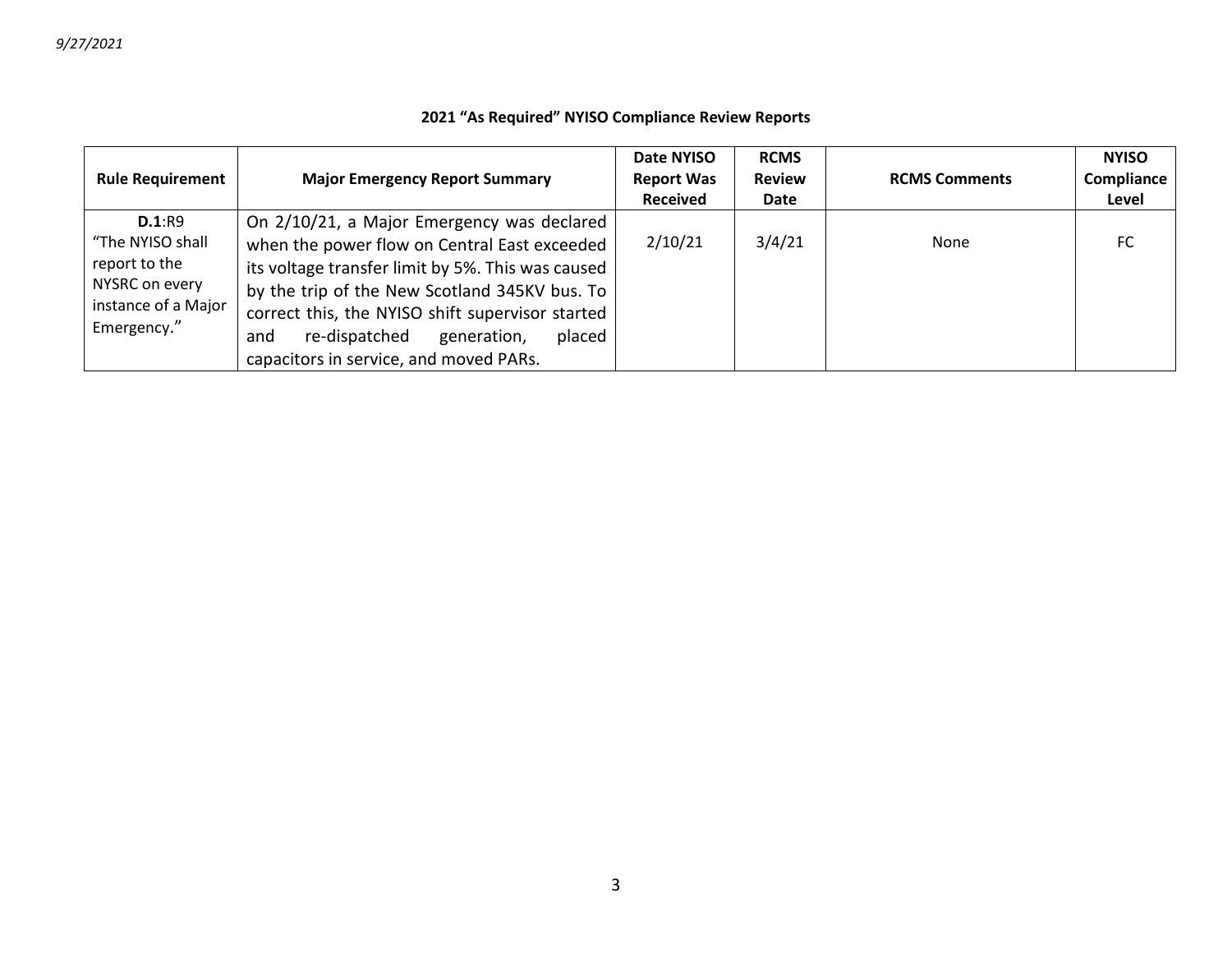# **APPENDIX 1: 2021 RELIABILITY COMPLIANCE PROGRAM – COMPLIANCE DOCUMENTATION REQUIREMENTS**

| <b>Requirements</b>  | Type of<br>Reporting**    | Compliance<br><b>Period</b> | <b>Compliance Documentation Requirements</b>                                                        |
|----------------------|---------------------------|-----------------------------|-----------------------------------------------------------------------------------------------------|
| A.2: R1              | Complete                  |                             | A NYISO Locational Capacity Requirement (LCR) study report, covering the 2021-22 Capability         |
|                      | documentation             |                             | Year, shall be provided. An appropriate NYISO staff person should be available at the RCMS          |
|                      | according to M1           |                             | meeting to discuss this report and answer questions.                                                |
| $A.2: R2*$           | Certification             | Nov. 2020 -                 |                                                                                                     |
|                      | according to M2           | Oct. 2021                   |                                                                                                     |
| A.3: R1              |                           |                             | A NYCA Resource Adequacy Assessment covering the 2021-22 Capability Year shall be provided.         |
|                      | Complete<br>documentation |                             |                                                                                                     |
|                      |                           |                             | One month before the assessment is presented for compliance, the RCMS and NYISO staff shall         |
|                      | according to M1           |                             | agree on the scenarios to be included in the analysis. An appropriate NYISO staff person should     |
|                      |                           |                             | attend the RCMS meeting to discuss the assessment report and answer questions.                      |
| A.3: R2              | Complete                  |                             | A NYCA Resource Adequacy Assessment covering the 2021-30 period shall be completed. A               |
|                      | documentation             |                             | summary report covering this assessment, consistent with the NYSRC Guidelines for NYCA Long-        |
|                      | accordingly to M2         |                             | Term Resource Adequacy Assessments, shall be submitted. An appropriate NYISO staff person           |
|                      |                           |                             | should attend the RCMS meeting to make a presentation on the NYISO's RNA and answer                 |
|                      |                           |                             | questions.                                                                                          |
|                      |                           |                             |                                                                                                     |
| <b>B.1: R1 to R4</b> | Self-Certification        | 2020 Calendar               |                                                                                                     |
|                      | according to M1           | Year                        |                                                                                                     |
| <b>B.2: R1</b>       | Complete                  |                             | A NYCA 2020 Transmission Review, in accordance with the NYSRC Procedure for NYCA                    |
|                      | documentation             |                             | Transmission Reviews, shall be provided. This transmission assessment shall include the status of   |
|                      | according to M1           |                             | upgrades that are necessary to avoid NYSRC reliability rule violations that were identified in      |
|                      |                           |                             | previous transmission reviews and Corrective Action Plans as required. An appropriate NYISO staff   |
|                      |                           |                             | person should be available at the RCMS meeting to discuss this report and answer questions.         |
| <b>B.3: R1 to R3</b> | Certification             |                             | A list of NYS Bulk Power System facilities shall accompany the self-certification. This information |
|                      | according to M1           |                             | will be handled in accordance with appropriate information protection procedures.                   |
|                      |                           |                             |                                                                                                     |
| <b>B.4: R1</b>       | Certification             |                             | The Certification shall be accompanied by a discussion of recent transmission system                |
|                      | according to M1           |                             | interconnections special studies covered by this rule.                                              |
|                      |                           |                             |                                                                                                     |
| C1: R1, R2           | Self-Certification        | 2020 Calendar               |                                                                                                     |
|                      | according to M1           | Year                        |                                                                                                     |
| C2: R1, R2           | Self-Certification        | 2020 Calendar               |                                                                                                     |
|                      | according to M1           | Year                        |                                                                                                     |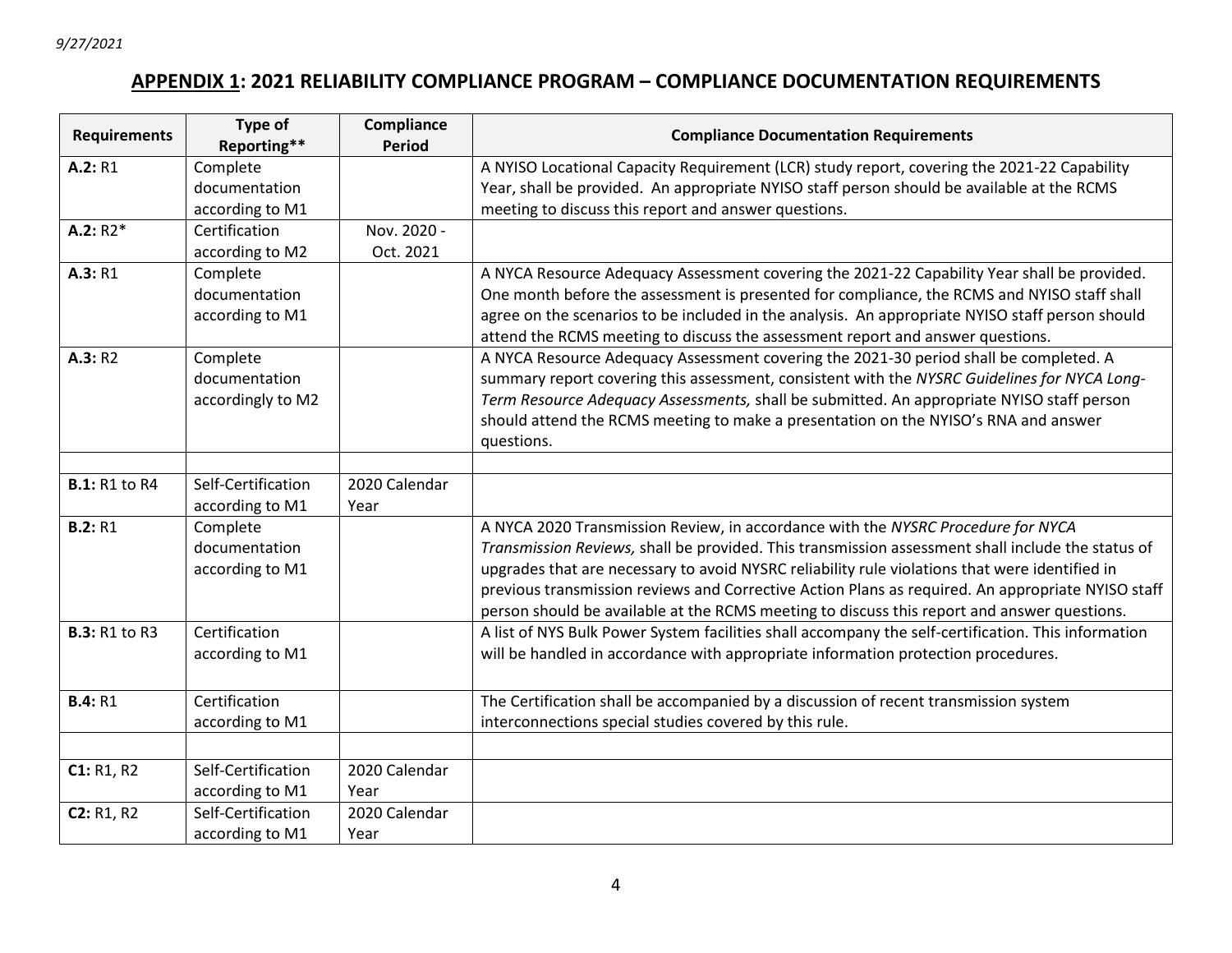| <b>Requirements</b>  | Type of<br>Reporting** | Compliance<br><b>Period</b> | <b>Compliance Documentation Requirements</b>                                                       |
|----------------------|------------------------|-----------------------------|----------------------------------------------------------------------------------------------------|
| <b>C.3: R1 to R5</b> | Self-Certification     | 2020 Calendar               |                                                                                                    |
|                      | according to M1        | Year                        |                                                                                                    |
| C.3: R6              | Self-Certification     | 2020 Calendar               |                                                                                                    |
|                      | according to M2        | Year                        |                                                                                                    |
| C.4: R1 to R3        | Self-Certification     | 2020 Calendar               |                                                                                                    |
|                      | according to M1        | Year                        |                                                                                                    |
| C.5: R1, R3          | Complete               |                             | A report covering an evaluation of the fault duty at each BPS station for the 2021-22 Capability   |
|                      | documentation          |                             | Year shall be provided. If the report shows fault duty levels exceed equipment ratings, mitigation |
|                      | according to M1        |                             | plans jointly approved by the NYISO and equipment owners shall be provided.                        |
| $C.5: R2*$           | Certification          |                             | This certification applies to Equipment Owner evaluation of the NYISO 2022-22 Capability Year      |
|                      | according to M2        |                             | fault duty assessment required by C.5: R1.                                                         |
| C.6: R1, R2          | Self-Certification     | 2020 Calendar               | The NYISO shall include with its self-certification any applications that changed in 2020.         |
|                      | according to M1        | Year                        |                                                                                                    |
| C.7: R1              | Self-Certification     | 2020 Calendar               | The NYISO shall include with its self-certification any exceptions that changed in 2020.           |
|                      | according to M1        | Year                        |                                                                                                    |
| C.8: R1              | Complete               | Monthly                     | Monthly operations reports that provide data on the performance of the NYCA system for that        |
|                      | documentation          |                             | month shall be provided. Data to be included in this report shall be in accordance with R1.1 to    |
|                      | according to M1        |                             | R1.8 requirements.                                                                                 |
|                      |                        |                             |                                                                                                    |
| <b>D1: R1 to R8</b>  | Self-Certification     | 2020 Calendar               |                                                                                                    |
|                      | according to M1        | Year                        |                                                                                                    |
| D1: R10              | Complete               |                             | A report on the results of statewide voltage reduction tests for the 2021 summer period shall be   |
|                      | documentation          |                             | provided.                                                                                          |
|                      | according to M3        |                             |                                                                                                    |
|                      |                        |                             |                                                                                                    |
| E1: R1-7             | Self-Certification     | 2020 Calendar               |                                                                                                    |
|                      | according to M1        | Year                        |                                                                                                    |
|                      |                        |                             |                                                                                                    |
| F.1: R3              | Certification          | 2020 Capability             |                                                                                                    |
|                      | according to M3        | Year                        |                                                                                                    |
|                      |                        |                             |                                                                                                    |
| $G.2: R6*$           | Certification          | 2020 Calendar               | The NYISO certified that each applicable owner of MOB duel fuel units tested its duel fuel         |
|                      | according to M5        | Year                        | capability in accordance with R6 requirements. The certification shall include the general results |
|                      |                        |                             | of 2020 tests. The compliance review will be handled in accordance with appropriate information    |
|                      |                        |                             | protection procedures.                                                                             |